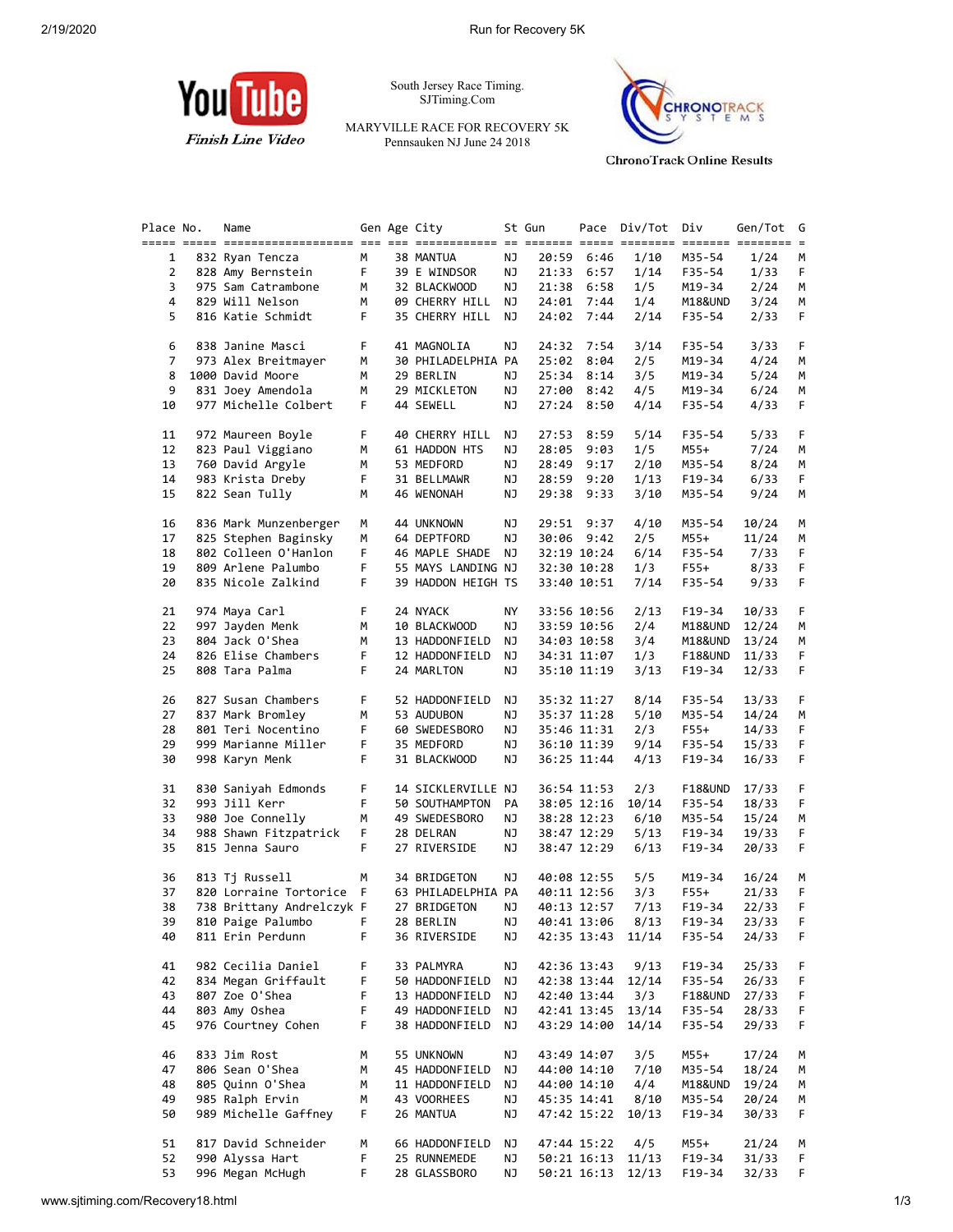#### 2/19/2020 Run for Recovery 5K

| 54 986 Paul Falcone    | M     | 60 WEST DEPTFOR NJ |                                     |  | 22/24 M |  |
|------------------------|-------|--------------------|-------------------------------------|--|---------|--|
| 55 821 Todd Trouavello | м     | 41 DEPTFORD        | NJ 52:31 16:55 9/10 M35-54 23/24 M  |  |         |  |
| 56 978 Brielle Colbert | . For | 20 SEWELL          | NJ 54:16 17:28 13/13 F19-34 33/33 F |  |         |  |
| 57 994 Paul Lapinson   | M     | 46 VOORHEES        | NJ 54:17 17:29 10/10 M35-54 24/24 M |  |         |  |



**Award Listings** 

#### OVERALL WINNERS - 5K

#### TOP MALE FINISHERS

| Place No. | Name                  | Ag City            |    | St Time |
|-----------|-----------------------|--------------------|----|---------|
|           |                       |                    |    |         |
| 1         | 832 Ryan Tencza       | 38 MANTUA          | ΝJ | 20:59   |
| 2         | 975 Sam Catrambone    | 32 BLACKWOOD       | ΝJ | 21:38   |
| 3         | 829 Will Nelson       | 09 CHERRY HILL     | NJ | 24:01   |
| 4         | 973 Alex Breitmayer   | 30 PHILADELPHIA PA |    | 25:02   |
| 5         | 1000 David Moore      | 29 BERLIN          | NJ | 25:34   |
| 6         | 831 Joey Amendola     | 29 MICKLETON       | NJ | 27:00   |
| 7         | 823 Paul Viggiano     | 61 HADDON HTS      | NJ | 28:05   |
| 8         | 760 David Argyle      | 53 MEDFORD         | NJ | 28:49   |
| 9         | 822 Sean Tully        | 46 WENONAH         | NJ | 29:38   |
| 10        | 836 Mark Munzenberger | 44 UNKNOWN         | ΝJ | 29:51   |

#### TOP FEMALE FINISHERS

| Place No.     | Name                 | Ag City            |     | St Time |
|---------------|----------------------|--------------------|-----|---------|
|               |                      |                    |     |         |
| 1             | 828 Amy Bernstein    | 39 E WINDSOR       | NJ  | 21:33   |
| $\mathcal{P}$ | 816 Katie Schmidt    | 35 CHERRY HILL     | NJ. | 24:02   |
| 3             | 838 Janine Masci     | 41 MAGNOLIA        | NJ  | 24:32   |
| 4             | 977 Michelle Colbert | 44 SEWELL          | NJ  | 27:24   |
| 5             | 972 Maureen Boyle    | 40 CHERRY HILL     | NJ  | 27:53   |
| 6             | 983 Krista Dreby     | 31 BELLMAWR        | NJ  | 28:59   |
| 7             | 802 Colleen O'Hanlon | 46 MAPLE SHADE     | NJ  | 32:19   |
| 8             | 809 Arlene Palumbo   | 55 MAYS LANDING NJ |     | 32:30   |
| 9             | 835 Nicole Zalkind   | 39 HADDON HEIGH TS |     | 33:40   |
| 10            | 974 Maya Carl        | 24 NYACK           | NY  | 33:56   |



#### 5K AGE-GROUP RESULTS

MALE AGE GROUP: 1 - 18 (2 WINNERS)

| Place No. | Name             | Age City       |     | St Time |
|-----------|------------------|----------------|-----|---------|
|           |                  |                |     |         |
| 1         | 829 Will Nelson  | 09 CHERRY HILL | N J | 24:01   |
| 2         | 997 Jayden Menk  | 10 BLACKWOOD   | N J | 33:59   |
| 3         | 804 Jack O'Shea  | 13 HADDONFIELD | N J | 34:03   |
| 4         | 805 Ouinn O'Shea | 11 HADDONFIELD | N J | 44:00   |

# FEMALE AGE GROUP: 1 - 18 (2 WINNERS)

| Place No.    | Name                | Age City           | St Time |
|--------------|---------------------|--------------------|---------|
|              |                     |                    |         |
| $\mathbf{1}$ | 826 Elise Chambers  | 12 HADDONFIELD NJ  | 34:31   |
| 2            | 830 Saniyah Edmonds | 14 SICKLERVILLE NJ | 36:54   |
| 3            | 807 Zoe O'Shea      | 13 HADDONFIELD NJ  | 42:40   |
|              |                     |                    |         |

MALE AGE GROUP: 19 - 34 (2 WINNERS)

| Place No.      | Name                  | Age City           |     | St Time |
|----------------|-----------------------|--------------------|-----|---------|
|                |                       |                    |     |         |
| 1              | 975 Sam Catrambone    | 32 BLACKWOOD       | NJ. | 21:38   |
|                | 2 973 Alex Breitmayer | 30 PHILADELPHIA PA |     | 25:02   |
| 3              | 1000 David Moore      | 29 BERLIN          | N J | 25:34   |
| $\overline{4}$ | 831 Joey Amendola     | 29 MICKLETON       | NJ. | 27:00   |
| 5.             | 813 Tj Russell        | 34 BRIDGETON       | N J | 40:08   |